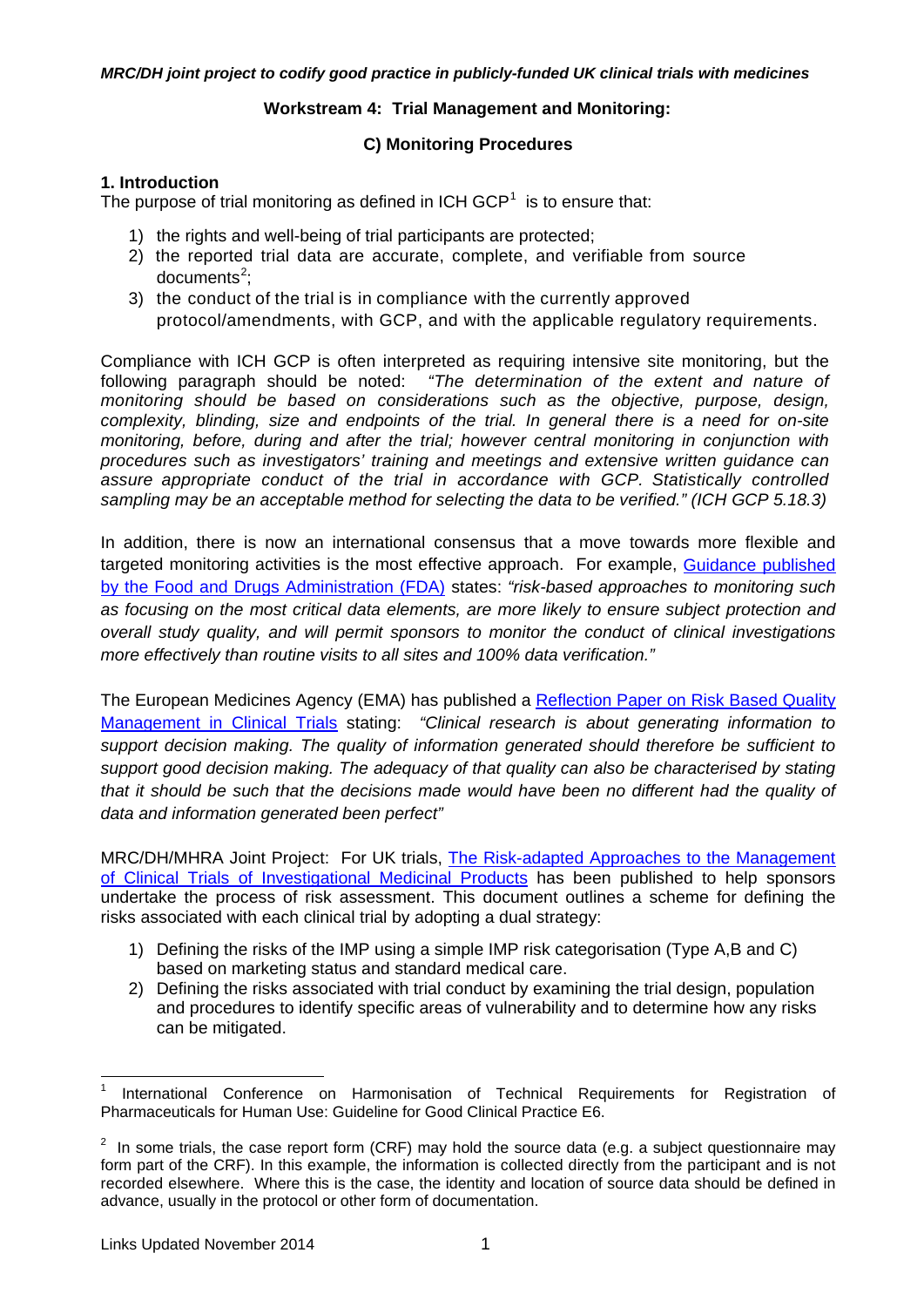Appendix 2 of the MRC/DH/MHRA document outlines the implications of the IMP risk category for the monitoring of participant safety and the clinical trial and gives further information on the types of monitoring and the documentation of all aspects of the monitoring process.

**The remainder of this document expands on some of the aspects of monitoring that are outlined in MRC/DH/MHRA: [The Risk-adapted Approaches to the Management of Clinical](http://forums.mhra.gov.uk/forumdisplay.php?22-Risk-adaptive-approachhttp://forums.mhra.gov.uk/forumdisplay.php?22-Risk-adaptive-approach)  [Trials of Investigational Medicinal Products.](http://forums.mhra.gov.uk/forumdisplay.php?22-Risk-adaptive-approachhttp://forums.mhra.gov.uk/forumdisplay.php?22-Risk-adaptive-approach)**

# **2. Types of Monitoring**

There are a number of approaches to trial monitoring available, and the procedures for each trial should be considered as the trial is being developed. Some of these approaches are outlined below.

# **2.1 Trial Oversight Committees**

The funding body or sponsor may specify particular oversight arrangements, but even if they do not, some form of oversight is strongly recommended for all trials, although the appropriate structures will vary according to the size, complexity and risks associated with the trial.

Commonly employed oversight committees for a phase III trial include:

- i) Trial Management Group (TMG)
- ii) Trial Steering Committee (TSC)
- iii) Data Monitoring Committee (DMC)

Trial Management Group: Most trials should have a TMG, although in very small simple trials the Chief Investigator may perform the functions of the trial management group. The TMG should include those individuals responsible for the day-to-day management of the trial, such as the Chief Investigator, statistician, trial co-ordinator, research nurse, data manager, as relevant. The group should keep a close eye on all aspects of the conduct and progress of the trial, ensure that the protocol is adhered to and take speedy action as necessary to safeguard participants and the trial itself.

As a trial increases in size and complexity, more formal structures become appropriate. In singlecentre trials, oversight may be provided through the research governance arrangements made by an NHS Trust/Health Board or university. In larger trials a Trial Steering Committee is recommended.

Trial Steering Committee: The role of a TSC is to provide overall supervision of the trial and ensure that it is being conducted in accordance with the principles of Good Clinical Practice and the relevant regulations. Formalised procedures should be in place directing its formation and membership as well as its agreed responsibilities.

The TSC should agree the trial protocol and any protocol amendments and provide advice to investigators on all aspects of the trial. The TSC monitors the progress of a trial including the recruitment, data completeness, and losses to follow-up and ensures that there are no major deviations from the trial protocol.

A TSC will usually have members who are independent of the investigators; an independent chairperson in particular can be very helpful, as well as two other independent members.

The documentation produced by the TSC will include details of key decisions made during the trial and should be archived in the Trial Master File.

Data Monitoring Committee: A Data Monitoring Committee should be considered for every trial, although one may not always be necessary. The role of a DMC is to review the accruing trial data and to assess whether there are any safety issues that should be brought to the attention of the TSC or any ethical reasons why the trial should not continue.

In the course of a blinded trial, it is the only body that has access to unblinded data. The DMC should be independent of both the investigators and the funder/sponsor. It should report to the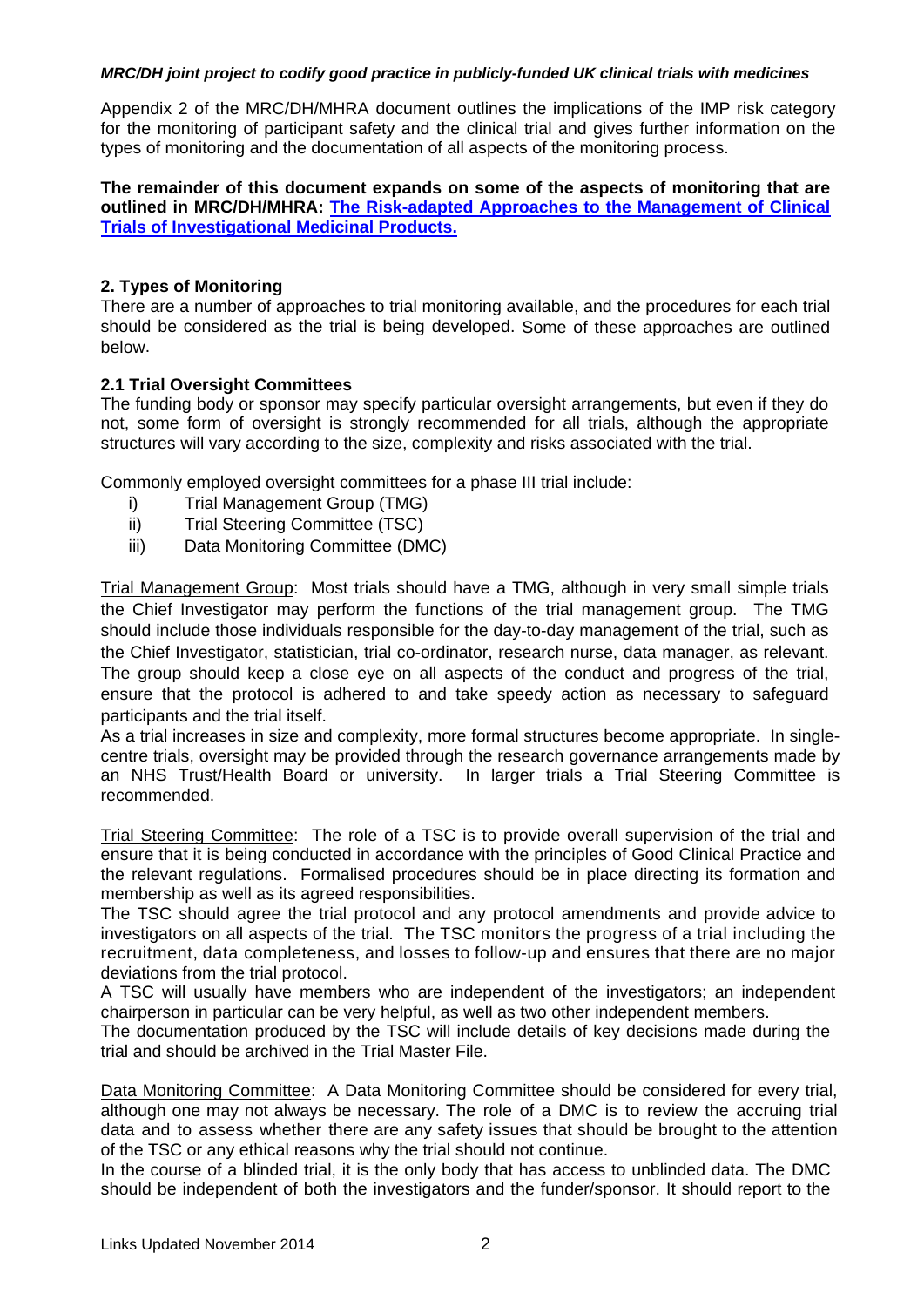#### TSC (or TMG if there is no TSC).

The decision as to whether or not a DMC would be useful should be based on the potential risks and benefits to subjects associated with the trial and the trial design. The time-frame for recruitment and administration of the intervention relative to the timing of the outcome assessment and whether these provide an opportunity to act to protect participants, should also be considered. For example, in a placebo-controlled trial using a well characterised and commonly prescribed medicinal product (most unlikely to cause any unexpected adverse effects) being undertaken to assess long-term benefits (e.g. at three years) with recruitment taking place over one year, a DMC would provide no added value. Subject safety is most unlikely to be threatened, and even if a benefit were observed before all the participants had been followed for 3 years, there would be no opportunity to intervene because by the time the effect had been observed, all the subjects would have been recruited and treated. However, if outcomes were being assessed at one year and recruitment was likely to take several years to reach the projected sample size, a DMC would be desirable because if an unexpectedly large benefit were detected early, subjects not yet recruited would not have to be subjected to the disadvantage of the placebo treatment.

A proposed charter for clinical trial Data Monitoring Committees has been developed by the DAMOCLES study group - *The Lancet* [365:711-722, 2005](http://www.thelancet.com/journals/lancet/article/PIIS0140-6736(05)17965-3/abstract)

The EMA have also published guidelines - *[EMA Guidelines On Data Monitoring Committees.](http://www.emea.europa.eu/docs/en_GB/document_library/Scientific_guideline/2009/09/WC500003635.pdf)* 

# **2.2 Coordinating Centre 'Good Housekeeping'**

This is the day-to-day monitoring that is carried out by those responsible for running a trial. This typically includes the following checks:

- the data collected are consistent, with adherence to the trial protocol
- the case report forms (CRFs) are only being completed by authorised persons
- no key data are missing
- data appear to be valid (for example, range and consistency checks)
- a review of recruitment rates, withdrawals and losses to follow-up

If it is feasible for another team within the institution to undertake some aspects of the review, this would provide an additional level of security (see section 2.4).

Problems identified should be reviewed by the TMG and remedial action taken as necessary.

# **2.3 Central Monitoring**

Centralised procedures can be used to confirm subject eligibility (for example, collection of pathology reports to substantiate a diagnosis), to corroborate the existence of the subject (for example, through Office for National Statistics (ONS) flagging or collection of an imaging investigation) and to determine the outcome (for example, ONS flagging for survival end-points or central assessment of the results of an investigation, such as a X-ray or scan).

In large, multi-site trials, central monitoring of data using statistical techniques is particularly useful for the *early* identification of:

- Unusual patterns or trends
- Issues with plausibility or consistency
- Safety signals
- Other deviation from protocol/trial requirements such as poor/late completion of CRFs

Where centralised monitoring indicates problems, it can be used to efficiently direct on-site monitoring activities to those sites requiring further investigation and/or additional training support.

Although omissions (e.g. failure to report a serious adverse event) or data entry errors cannot be detected directly, it may be possible to compare data from different sites to identify sites that warrant investigation.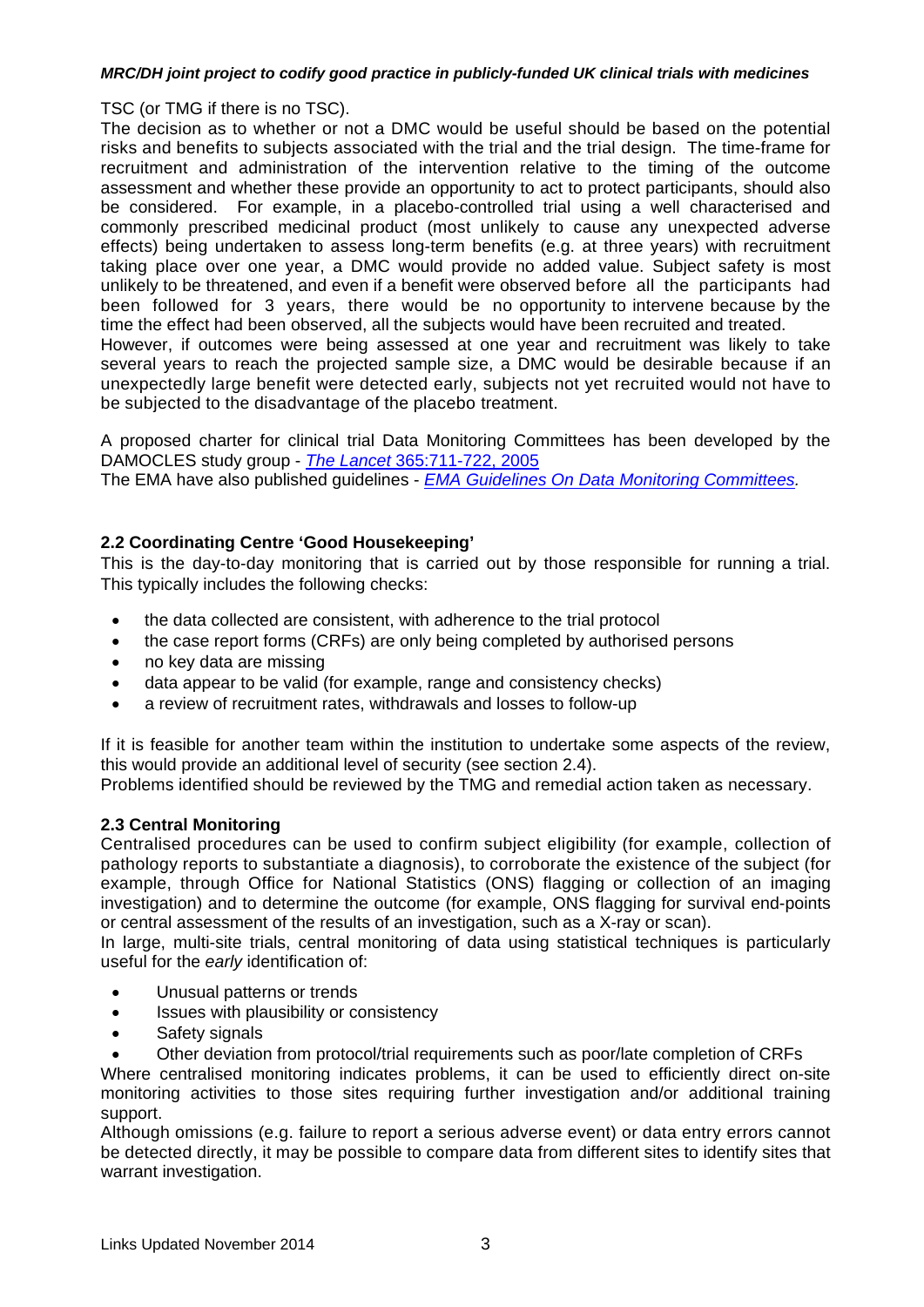Basic central statistical monitoring checks include<sup>[3](#page-3-0)</sup>:

- 1. Missing or invalid data; Range checks can be used to identify unlikely or implausible values, such as extreme values for weight, or diastolic greater than systolic blood pressure. For trials using electronic data capture methods, these checks can usefully be built into the data collection form; any such automatic safeguards should be validated to ensure that they function correctly.
- 2. Calendar checks; Examining the day of the week that subjects were randomised can be revealing (e.g. randomisation on Sunday in a trial of patients attending outpatient clinic). It is also helpful to compare the order of trial forms (particularly if they have an ordered numbering system) with the dates they were completed.
- 3. Unusual data patterns; Data from one site can be compared with data for the trial as a whole to identify patterns such as digit preference, rounding, or unusual frequency distribution (e.g. mean, variance, skewness). Such checks can be applied both to a single variable (e.g. systolic blood pressure) and to the joint distribution of several variables (e.g. systolic blood pressure and weight).
- 4. Rates of reporting; The frequency of reported adverse events and of missing data can be compared between sites.
- 5. Repeated measures; Where the same variable is measured on multiple occasions for each subject during the trial, it is possible to check that the variability and withinindividual changes of such repeated measurements is broadly consistent with the pattern seen for the trial as a whole.
- 6. Comparison with external sources; Checks with birth and death registries or with diseasespecific registries (e.g. cancer registry) can be used to identify that particular patients exist and that particular events have (or have not) occurred.

When applying these checks it is important to recognise that some variability is to be expected. Data that are too good should raise suspicion in the same way as data that are unusually poor.

Various complementary central statistical monitoring techniques can be adopted that focus on comparing sites using the concepts listed above. A key risk indicator approach based on examining the main aspects of trial performance that are likely to impact subject safety and trial reliability can be useful for identifying problem sites<sup>[4](#page-3-1)</sup>. For example, compliance with trial treatment is generally a useful key risk indicator. An excess of non-compliance at a particular site has the potential to impact trial reliability and may indicate poor on-site performance. In addition, central statistical monitoring techniques based on examining all aspects of the trial data, rather than selected indicators, are potentially useful for identifying sites that may require further investigation<sup>[5](#page-3-2)</sup>.

**Other Remote Monitoring Checks**: It is common practice for the sponsors of small, noncommercial trials to utilise self-assessment checklists/progress updates to help confirm GCP/protocol compliance. For example, sites may be required to complete a checklist confirming the contents/versions of documents held in their investigator site file thereby giving assurance that the site file is up to date and being maintained.

**Fraud:** Data anomalies (e.g. fraud, including fabrication of data and other non-random data distributions) may be more readily detected by using central monitoring techniques compared with other methods of monitoring. For example; central monitoring may be helpful in identifying

<span id="page-3-0"></span>3 M Buyse, SL George, S Evans, et al. for the International Society for Clinical Biostatistics Subcommittee on Fraud. The role of biostatistics in the prevention, detection and treatment of fraud in clinical trials. Statist Med 1999;18:3435-51.

<span id="page-3-1"></span>**<sup>4</sup>** E Valdés-Márquez, JC Hopewell, M Landray, J Armitage. A key risk indicator approach to central statistical monitoring in multicentre clinical trials: method development in the context of an ongoing largescale randomized trial. *Trials* 2011, 12(Suppl 1):A135.

<span id="page-3-2"></span>D Venet, E Doffagne, T Burzykowski, F Beckers, Y Tellier, E Genevois-Marlin, U Becker, V Bee, V Wilson, C Legrand, M Buyse. **A statistical approach to central monitoring of data quality in clinical trials.** *Clin Trials* (published online ahead of print, 8th June 2012)**.**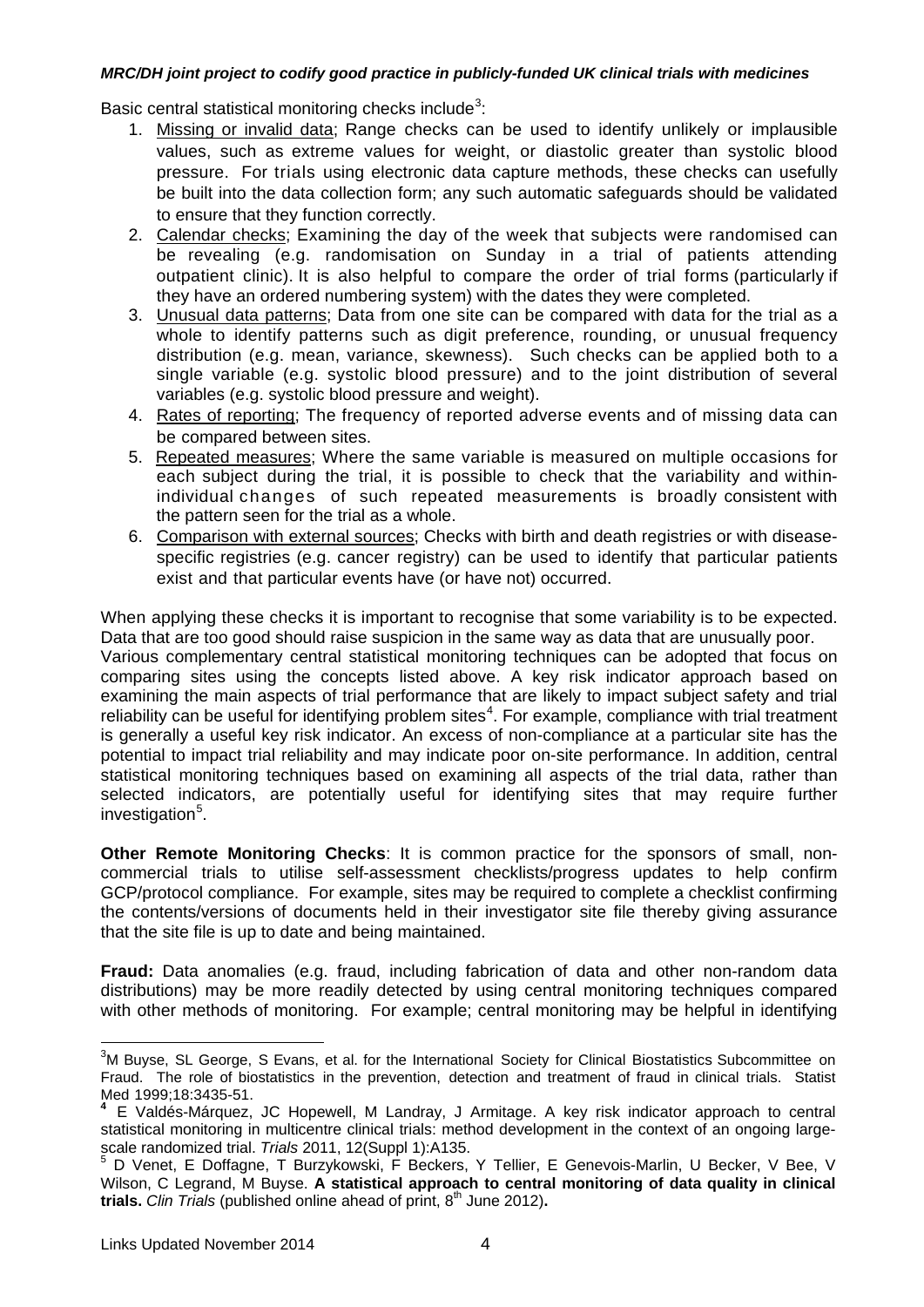suspicious patterns of recruitment (e.g. abnormal clustering of blood pressure just above the cutoff for inclusion in a hypertension trial).

# **2.4 On-site Monitoring**

On-site monitoring visits may be used in a variety of different ways:

- to educate staff about the trial and review their understanding of the protocol and trial procedures;
- to verify that the staff at the site have access to the necessary documents/trial materials to conduct the trial;
- to ensure that the required pharmacy and laboratory resources are adequate;
- to check adherence to the protocol and GCP by reviewing such things as signed consent forms and subject eligibility;
- to verify that all protocol required data (e.g. adverse event/concomitant medication) have been transcribed into the case report form (CRF) accurately (source data verification);
- to observe trial procedures (e.g. informed consent procedures, data collection, CRF completion) to ensure quality and consistency and to confirm all assessments are being made by appropriately qualified staff;
- to identify staff training needs.

[Section 5.18.4 of the ICH GCP Guidelines](http://ichgcp.net/518-monitoring) gives a more comprehensive list of the responsibilities of a monitor.

**Reciprocal Monitoring Arrangements:** Non-commercial organisations sponsoring trials may consider developing in-house or collaborative *reciprocal monitoring arrangements* where clinical staff from different teams are trained as trial monitors, and then perform monitoring checks on trials run by a separate team.

#### **3. The Monitoring Plan**

Appropriate procedures to monitor each trial should be established during trial design.

These may need to refer to or incorporate the relevant policies or procedures required by other bodies involved in the trial, such as those of the host institution (university or NHS Trust/Health Board) or funding body.

It is recommended that a monitoring plan is produced to formalise and define the strategy for each trial and that it is based on the trial design and the risk assessment performed. This plan should define the data to be reviewed as well as the types of checks that will be performed by outlining:

- the extent and nature of monitoring to be employed;
- the responsibilities of those involved (and any training required);
- the procedures for monitoring reports including dealing with any issues that arise from monitoring such as;
	- o how issues identified are escalated when required
	- o how findings may lead to the monitoring plan being adapted

# **4. Extent and Nature of Monitoring**

The extent and nature of monitoring should be determined prior to the start of the trial, preferably at the grant application stage to allow additional monitoring costs to be included in the budget. The clinical trial risk assessment may be used to determine the **intensity** and the **focus** of the monitoring activity, whilst the trial design would inform the **methods** used for monitoring.

In many trials, procedures can be established in the design stage that will greatly facilitate the monitoring process, focussing resources on the key areas of potential risk. The focus should be on developing, checking and adjusting these procedures, and on providing training, mentoring and support to trial staff in response to the issues identified.

There is often a tendency to over-emphasise routine processes rather than identifying the most appropriate means of addressing the underlying concerns. For example, one of the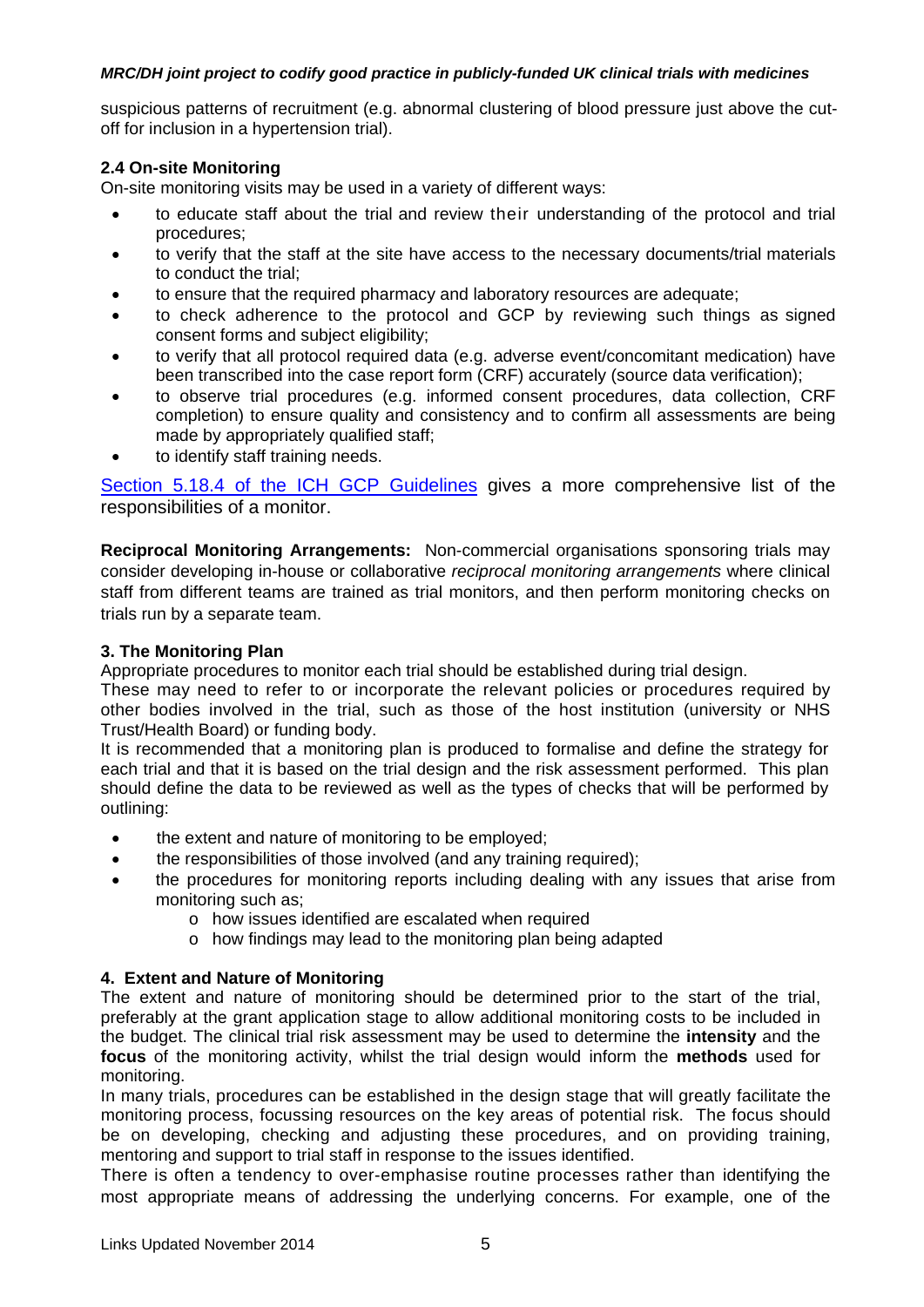principles of GCP is that each individual involved in a clinical trial should be qualified by education, training and experience to perform his/her respective tasks. The ICH guidelines suggest that this is verified by collecting curriculum vitae from each investigator. In many trials it might also be important to ensure that an investigator has an appropriate appointment in the care organisation or is on the relevant specialist register and that appropriate training sessions on the trial procedures have been undertaken. When establishing procedures for trial monitoring, it is helpful to consider the following key areas.

# **4.1 Consent**

Ensuring that the consent procedures result in freely given and appropriately informed consent is imperative. There may be particular challenges in trials with complex interventions, potentially toxic or hazardous treatments, invasive assessment methods (e.g. liver biopsy, coronary angiography) or vulnerable trial subjects (e.g. incapacitated adults, minors).

In such cases, training and competency assessment including role play, observation or recording of investigators obtaining informed consent may be helpful in ensuring that the trial is presented in a clear, comprehensive and balanced manner<sup>[6](#page-5-0)</sup>. These techniques may reveal deficiencies in the level of understanding, style of presentation, or extent of discussion in the consent process.

If training is required, all those who may request consent from subjects participating in the trial (e.g. junior medical staff) should be included. It is also important to specify how staff, that subsequently join the trial team (e.g. rotational registrars), receive appropriate training.

For simple, low risk trials, it may be sufficient simply to check that the consent form has been signed and dated and that there is a record of the information provided to subjects.

Provided the subject has given consent for his/her name to be given to the trial co-ordinating centre (and appropriate confidentiality arrangements are in place), a copy of the signed consent form may be filed at the centre as well as at the site so that the centre can confirm that the correct version has been signed/dated by the subject. If not, confirmation that the consent form has been signed can be undertaken either in the course of a site visit or by the care organisation R&D staff, if they agree, or by implementing a reciprocal monitoring arrangement.

If a central randomisation process is being employed, it is good practice to include a question on consent in the eligibility check.

# **4.2 Training of Investigators and Site Staff**

Before a trial begins, it is common practice for a start-up/initiation meeting to be held to confirm all site staff are adequately trained and ready to start the trial. For more complex trials (for example where requirements differ markedly from routine care or require the use of novel procedures/techniques or specialised equipment supplied for the trial) a site visit may help reassure the trial team that an adequate level of training/competence has been achieved. For more pragmatic trials, with a simple design using standard therapies, a telephone initiation may be sufficient to confirm the site is ready to begin.

The method of training (or any on-going knowledge assessment) may also be influenced by factors such as whether sites are geographically dispersed or whether a number of different professional groups require training. Regional meetings, discipline-specific meetings, webinars, videoconferences or teleconferences are all efficient ways of accomplishing these tasks.

Investigator meetings, both before and during a trial, play a valuable role both in providing trialspecific training and reviewing knowledge and understanding of trial procedures. Where investigator meetings are being used as part of the training or monitoring process, it is recommended that attendance is recorded and that care should be taken to ensure that all the relevant staff have been included.

<span id="page-5-0"></span><sup>&</sup>lt;sup>6</sup> For an example of on-site monitoring using these techniques, see Lane JA et al, A peer review intervention for monitoring and evaluating sites (PRIME) that improved randomized controlled trial conduct and performance. J Clin Epi 2011;64:628-636.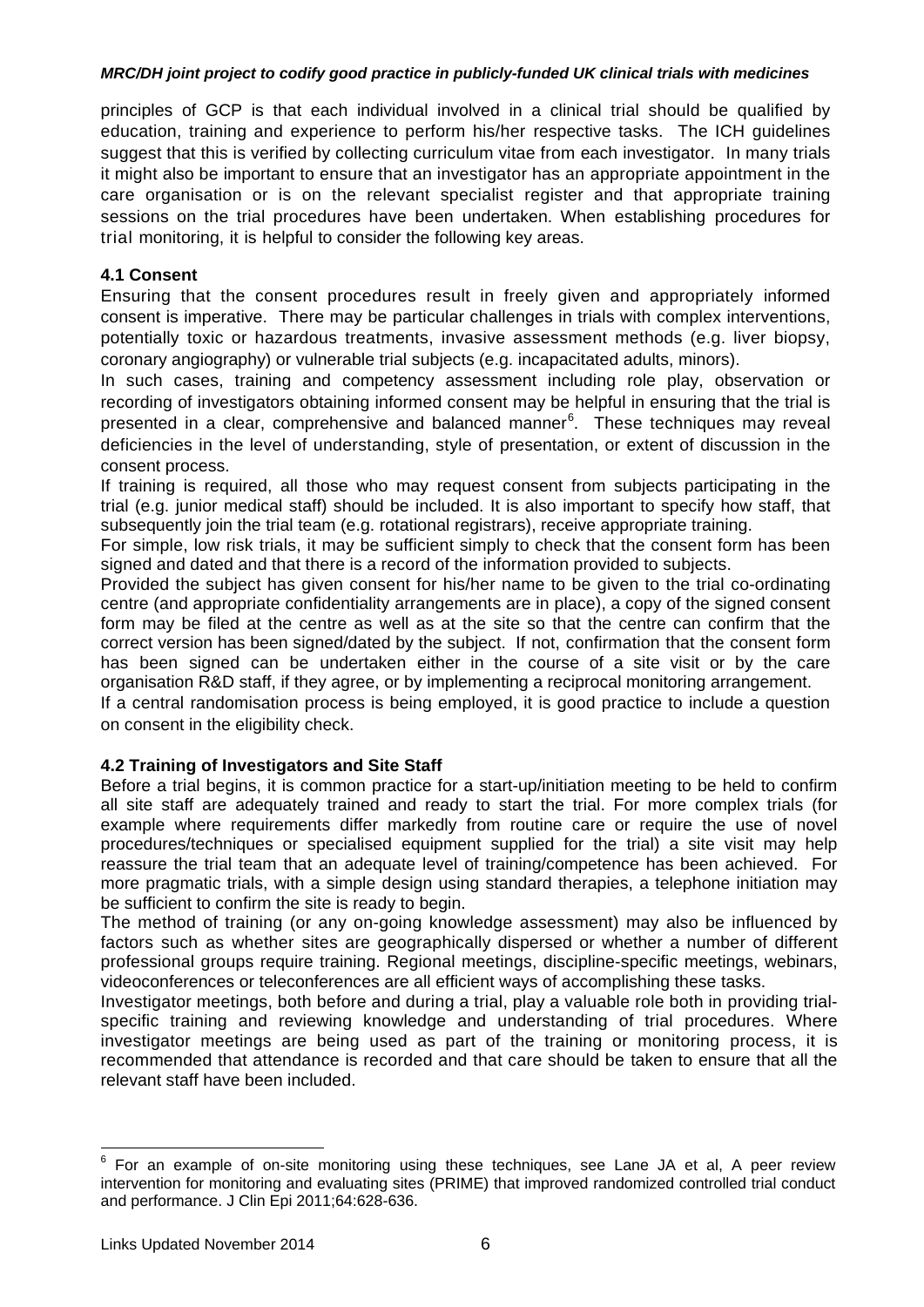**Training Commensurate to Roles**: Where possible, the training delivered to site staff should be commensurate to their role. For example, the Principal Investigator may benefit from training on the trial's IMP dose escalation procedures whereas those involved in data collection may benefit from training relating to case report form completion. Where possible, this proportionate approach should apply to GCP training. The MHRA strongly recommends training in relevant aspects of GCP for anyone involved in conducting CTIMPs, even if the activities are part of an individual's routine job but the GCP knowledge requirements of, for example, hospital laboratory staff analysing clinical trial samples will differ from those of the core trial team.

Training of site staff is often an on-going process and should be monitored appropriately. The trial team would also need to ensure any new staff that join the trial team receive training before they undertake trial specific activities. The monitoring process often identifies areas where staff may require further training (for example in response to GCP non-compliances).

#### **4.3 Eligibility**

For some trials, particularly those recruiting a precisely defined population because of concerns about the safety of the intervention (e.g. early phase trials), it may be necessary to confirm that every subject recruited into the trial has met the eligibility criteria.

In other trials, for example those recruiting large numbers from a more general population, it might be appropriate to check eligibility criteria for only a sample of subjects. Indeed, in some very pragmatic trials, eligibility may be based on self-reported characteristics which cannot be checked against some other source.

If randomisation is being managed centrally, it is good practice to review each subject's eligibility prior to recruitment (e.g. an eligibility check list). Examples are outlined below:

- Where fax based registration is used for a trial, it may be possible to request anonymised copies of key source documents (e.g. in a cancer trial, the histology report to confirm the subject's tumour type or a CT scan to confirm baseline requirements are met). The subject's registration will only be completed once a central review has taken place.
- Where a web-based randomisation system is used, the site may be required to complete fields requesting key eligibility data derived from a review of the source data, (e.g. baseline lab results) to positively confirm eligibility. The subject's registration will only be completed if all entries are acceptable.

For some trials, a central laboratory may play a key role in assessing eligibility (e.g. by directly reporting imaging results, ECGs, pathology specimens, or other investigations). In these circumstances, quality assurance methods are built in at the trial design stage.

# **4.4 Capturing and Reporting Information on Serious Adverse Events**

In an early phase trial where the safety profile of the intervention is not well established, it might be appropriate to examine the clinical records of all subjects for adverse events, to check for both accuracy and completeness.

In contrast, in a trial of a well-established treatment with a known risk profile, detailed examination of a random sample of case records may be appropriate.

# **4.5 Capturing, Processing and Coding Trial Endpoints**

The nature and design of the trial will determine the way in which trial endpoints are monitored. For example, in a trial in which subjects are followed-up by telephone or by using subjectadministered web-based data entry forms it would be inappropriate to plan monitoring visits. However, if large amounts of data have been collected and need to be verified to ensure the reliability of key end point data and the trial publication could result in a major change in clinical practice, a more intensive monitoring approach may need to be applied.

In pharmaceutical company sponsored trials, a high percentage of source data verification occurs but historically, this approach has not been utilised widely by non-commercial sponsors (on site monitoring with a high percentage of source data verification is very resource intensive)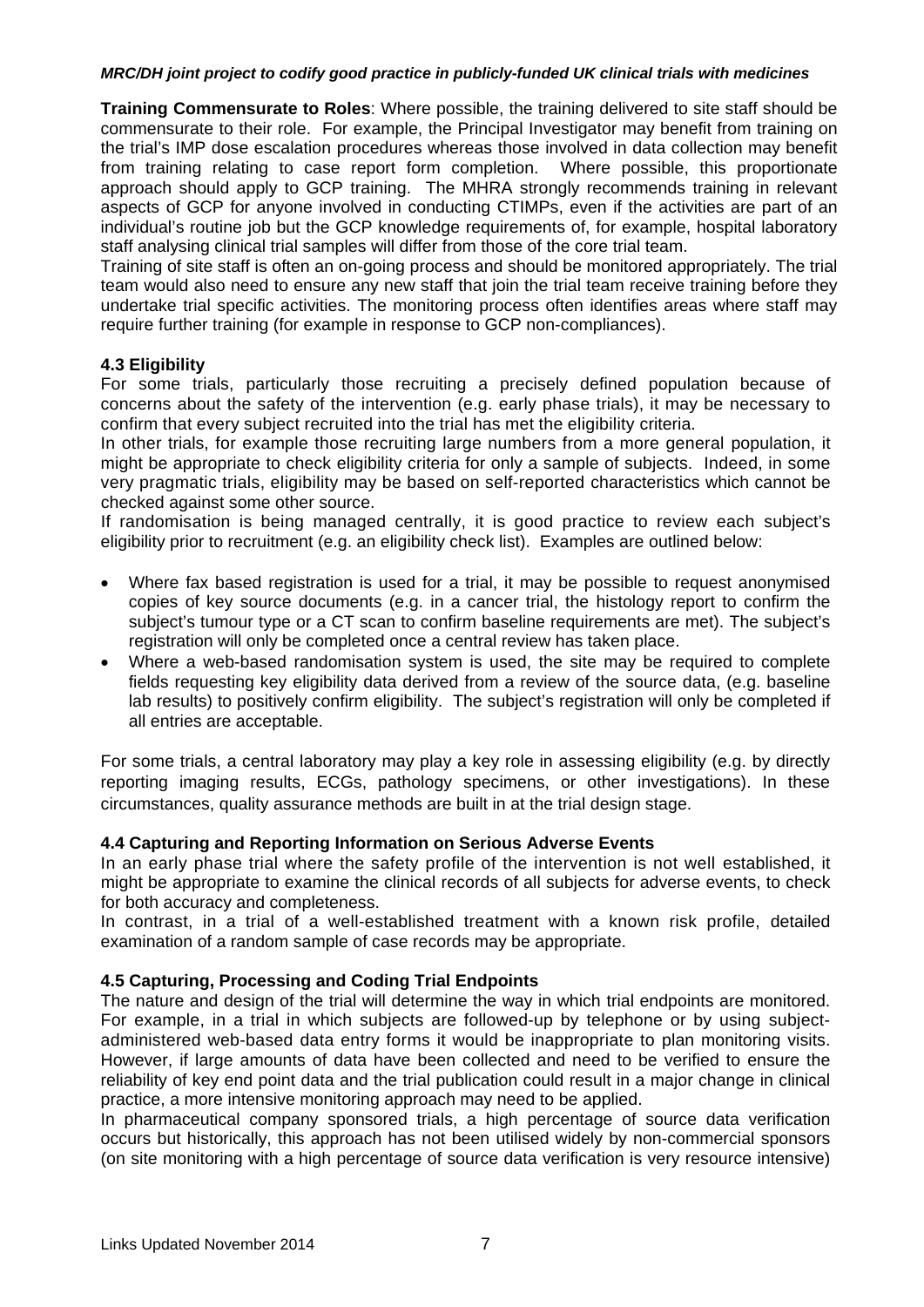and may not be useful depending on the trial<sup>[7](#page-7-0)</sup>. Use of central laboratories and blinded endpoint adjudication processes provide other opportunities for Quality Assurance.

# **4.5 Investigational Medicinal Product (IMP) Storage, Dispensing and Accountability**

It is important to ensure that appropriate storage, dispensing, accountability and destruction arrangements are in place. If IMPs are not being stored in a pharmacy, the storage conditions may need to be checked.

In trials where pharmacies are dispensing IMPs, the trial team may need to verify that the correct supplies are being used and staff understand the requirements of the trial. This is particularly important when site staff are involved in randomisation or unblinding procedures (or if, for example, IMP is unblinded to pharmacy staff).

The intensity of monitoring of IMP will again be determined by a risk based approach with a higher intensity employed where IMP storage or compliance are critical to the end points of the trial. For example, a vaccine may need to be stored within a narrow range of temperature or may lose its potency so specific checks to confirm that it has been transported/stored appropriately may be warranted.

If IMPs are coming from routine stocks it may be advisable to confirm that what is being dispensed is the product specified in the protocol. Where central monitoring is employed, the case report form (CRF) may be designed to capture and positively confirm information relating to compliance, or that dosing or dispensing of IMP is in accordance with the protocol.

# **5. Responsibilities and Training of Monitoring Staff**

Trial monitoring procedures should be described in such a way as to make clear the responsibilities of all staff involved. A site monitoring standard operating procedure (SOP) is recommended to specify any generic monitoring procedures.

To monitor a trial successfully requires both relevant scientific and/or clinical knowledge and a good working knowledge of Good Clinical Practice and the Clinical Trials Regulations. Appropriate training on all aspects of the trial protocol and the procedures/processes to be followed, is also required.

It is recommended that qualifications and training be documented (e.g. in the CV and/or training records held by the individual or Personnel department). In many cases, developing a mentoring system with more senior staff supporting junior colleagues is recommended. Such an approach not only provides an appropriate environment for Continuing Professional Development but also enables a consistent approach to monitoring within a team. It is recommended that on-the-job training of this sort is documented in staff training records.

# **6. Monitoring Reports**

Monitoring visits and other monitoring procedures should be recorded. Visit reports would typically include the date, site, name of the monitor, and name of the investigator(s) or other individuals contacted, as well as a summary of what was reviewed.

The monitor should record significant findings, any deficiencies detected and any recommended actions. Information relating to the resolution/outcome of any historical findings should be included.

# **7. Procedures for Dealing with the Issues Raised by Monitoring**

The review/sign-off process for monitoring reports should be defined and documented.

The procedure for dealing with issues arising from monitoring visits and monitoring checks should be provided. As unanticipated risks may emerge in the course of a trial; it is recommended that the monitoring plan is kept under review and modified as necessary. It is important therefore to include a defined **escalation process** for significant findings as this helps to ensure that:

• monitoring findings inform trial related decisions: for example, instigating substantial

<span id="page-7-0"></span> $7$  Bakobaki J et al. The potential for central monitoring techniques to replace on-site monitoring: findings from an international multi-centre clinical trial. Clinical Trials 2012; 9: 257-264.